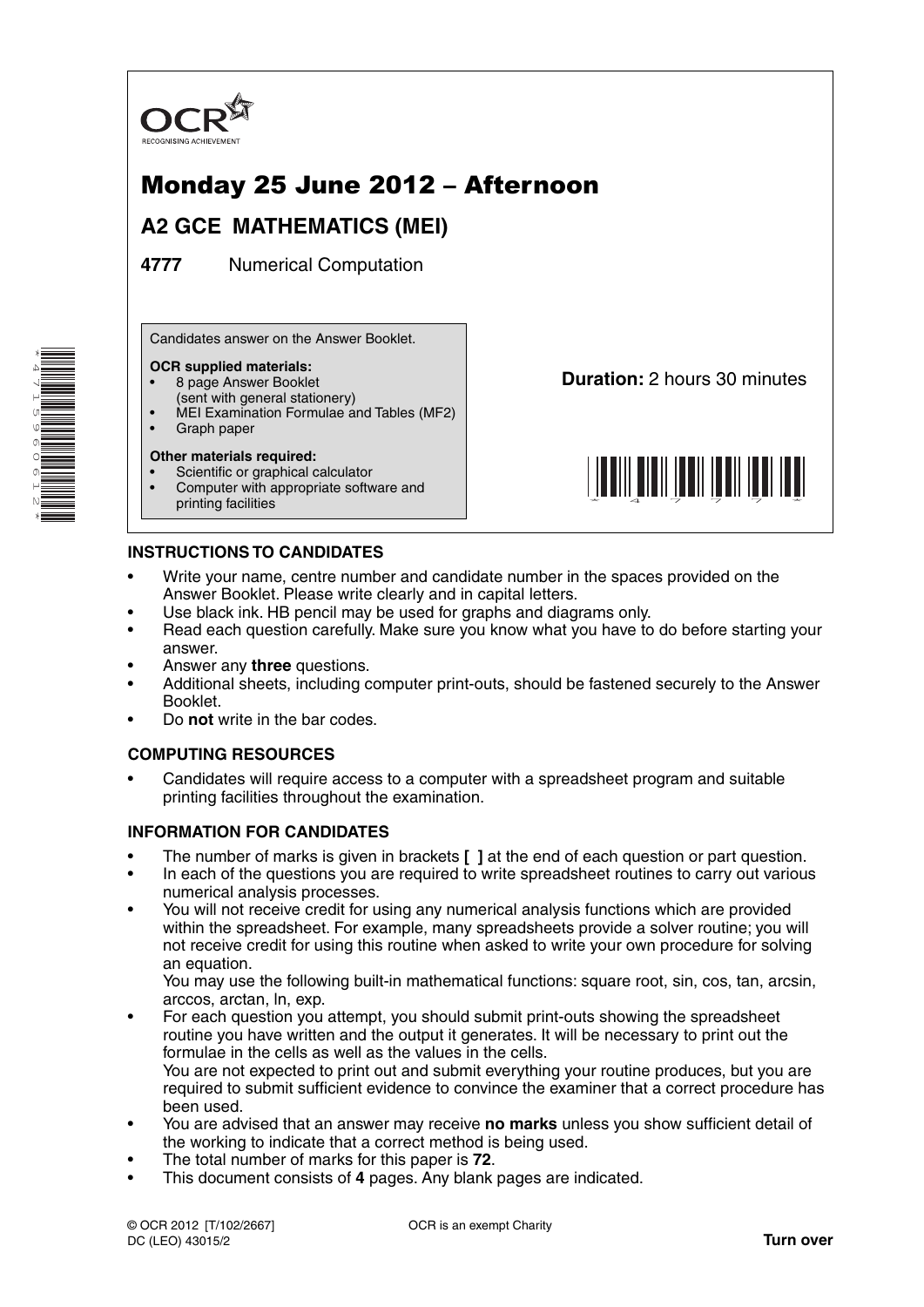**1** (i)  $x_0, x_1, x_2$  are three terms in a first order iteration converging to *α*. Given that the error in  $x_0$  is *ε* and the error in  $x_1$  is  $k\epsilon$  (where  $\epsilon$  is small), what can you say about the error in  $x_2$ ?

Show that *α* may be estimated as  $x_0 - \frac{(\Delta x_0)^2}{\Delta x}$  $\Delta^2 x_0$ . **[6]**

The equation  $x = cos(bx)$ , where *x* is in radians and  $0 \le b \le 3$ , has a root *α* which depends upon *b*.

- (ii) Use a spreadsheet to show that the iteration  $x_{r+1} = \cos(bx_r)$ , with  $x_0 = 1$ ,
	- (*A*) converges slowly when  $b = 1$ ,
	- (*B*) diverges when  $b = 2$ .

Show that the formula obtained in part (i) may be used to give more rapid convergence when  $b = 1$ . What does the use of this formula achieve when  $b = 2$ ? [10]

- **(iii)** Obtain a graph of *α* against *b* for  $0 \le b \le 3$ . Find, correct to 4 decimal places, the value of *b* for which *α* is closest to 0.5. [Hint: you may find it convenient to use starting values other than  $x_0 = 1$  for some values of  $b$ .] **[8] [8]**
- **2** The Gaussian 3-point integration formula has the form

$$
\int_{-h}^{h} f(x) dx = a f(-\alpha) + b f(0) + a f(\alpha).
$$

 **(i)** Obtain the three equations that determine *a*, *b* and *α*. Verify that these equations are satisfied by

$$
\alpha = \sqrt{\frac{3}{5}}h
$$
,  $a = \frac{5}{9}h$ ,  $b = \frac{8}{9}h$ . [8]

**(ii)** Taking  $h = \frac{\pi}{4}$  initially, use the Gaussian 3-point rule to estimate the value of

$$
\int_0^{\frac{\pi}{2}} (\sin x + 2\cos x)^{\frac{1}{2}} dx.
$$

Repeat the process, halving *h* as necessary, in order to establish the value of the integral correct to 6 decimal places. **[12]**

 **(iii)** Determine, correct to 3 decimal places, the value of *k* such that

$$
\int_0^{\frac{\pi}{2}} (\sin x + 2\cos x)^k dx = 2.
$$
 [4]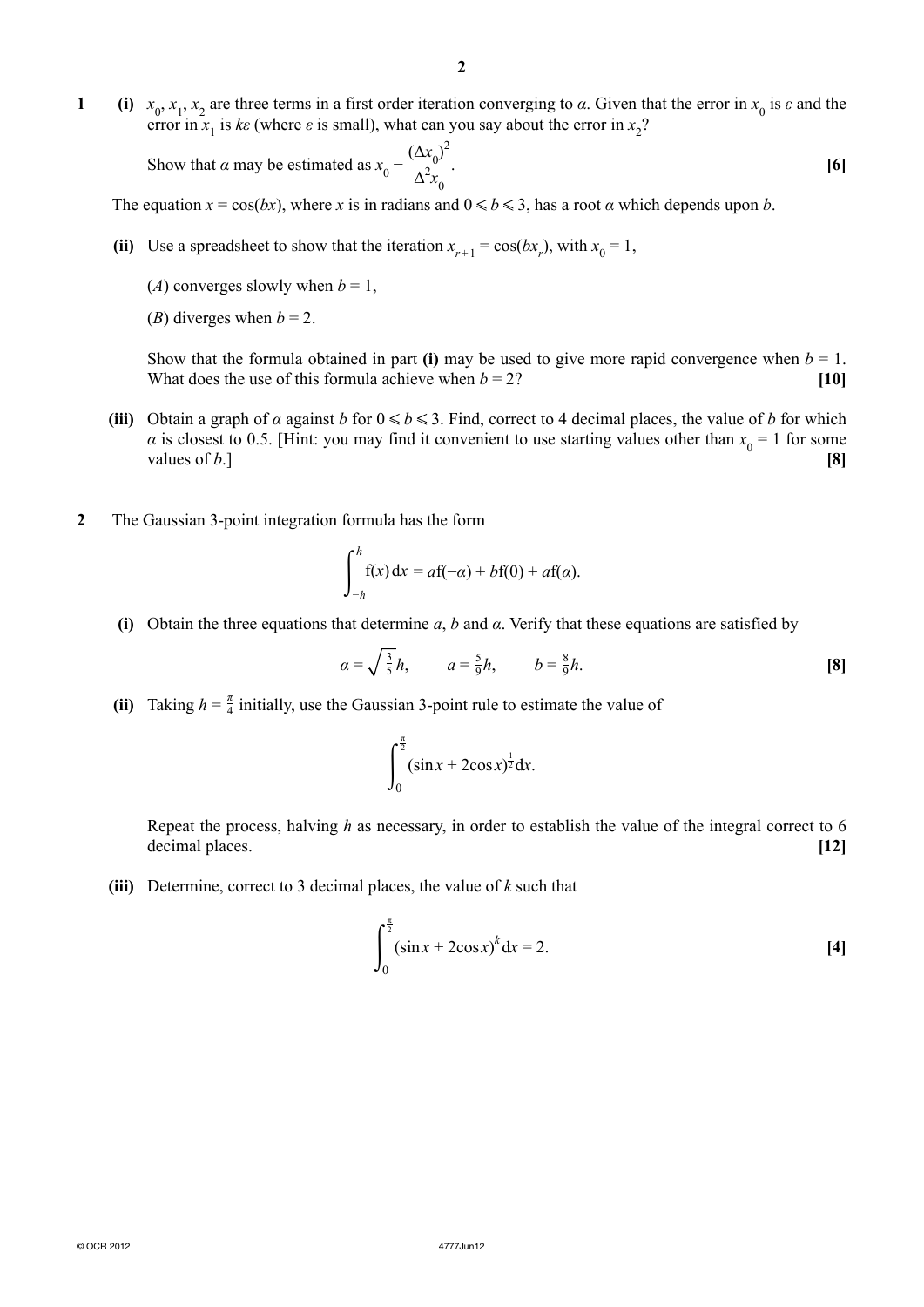**3** The second order differential equation

$$
\frac{d^2y}{dx^2} - 2y\frac{dy}{dx} = x^2
$$

with initial conditions  $x = 1$ ,  $y = 1$ ,  $\frac{dy}{dx} = -1$ , is to be solved using finite difference methods.

 **(i)** Show that, in the usual notation,

$$
y_{r+1} (1 - hy_r) = h^2 x_r^2 + 2y_r - y_{r-1} - hy_r y_{r-1}
$$

and

$$
y_1 = 1 - h - \frac{1}{2}h^2.
$$
 [8]

- **(ii)** Obtain a solution from  $x = 1$  to  $x = 3$  with  $h = 0.1$ . Use your spreadsheet to produce a graph of this solution. **[8]**
- **(iii)** Halving *h* as necessary, find the values of *y* at  $x = 2$  and at  $x = 3$ , each correct to 3 significant figures.

**Show that this method of solution is second order. [8]** 

- **4 (i)** Describe the conditions for convergence of the Gauss-Jacobi and Gauss-Seidel methods for the solution of a system of linear equations. **[3]**
	- **(ii)** A system of linear equations is represented by the following augmented matrix.

$$
\begin{pmatrix} k & 1 & 2 & 0 & | & 1 \\ 1 & 3 & 0 & 2 & | & 0 \\ 2 & 0 & 3 & 1 & | & 0 \\ 0 & 2 & 1 & 3 & | & 0 \end{pmatrix}
$$

Investigate the convergence of the Gauss-Jacobi method applied to this system of equations in the cases  $k = 1, k = 3, k = 5$ .

 **Relate your results to your answer to part (i).** [12]

**(iii)** Modify your routine from part **(ii)** to find the inverse of the coefficient matrix in the case  $k = 5$ . [9]